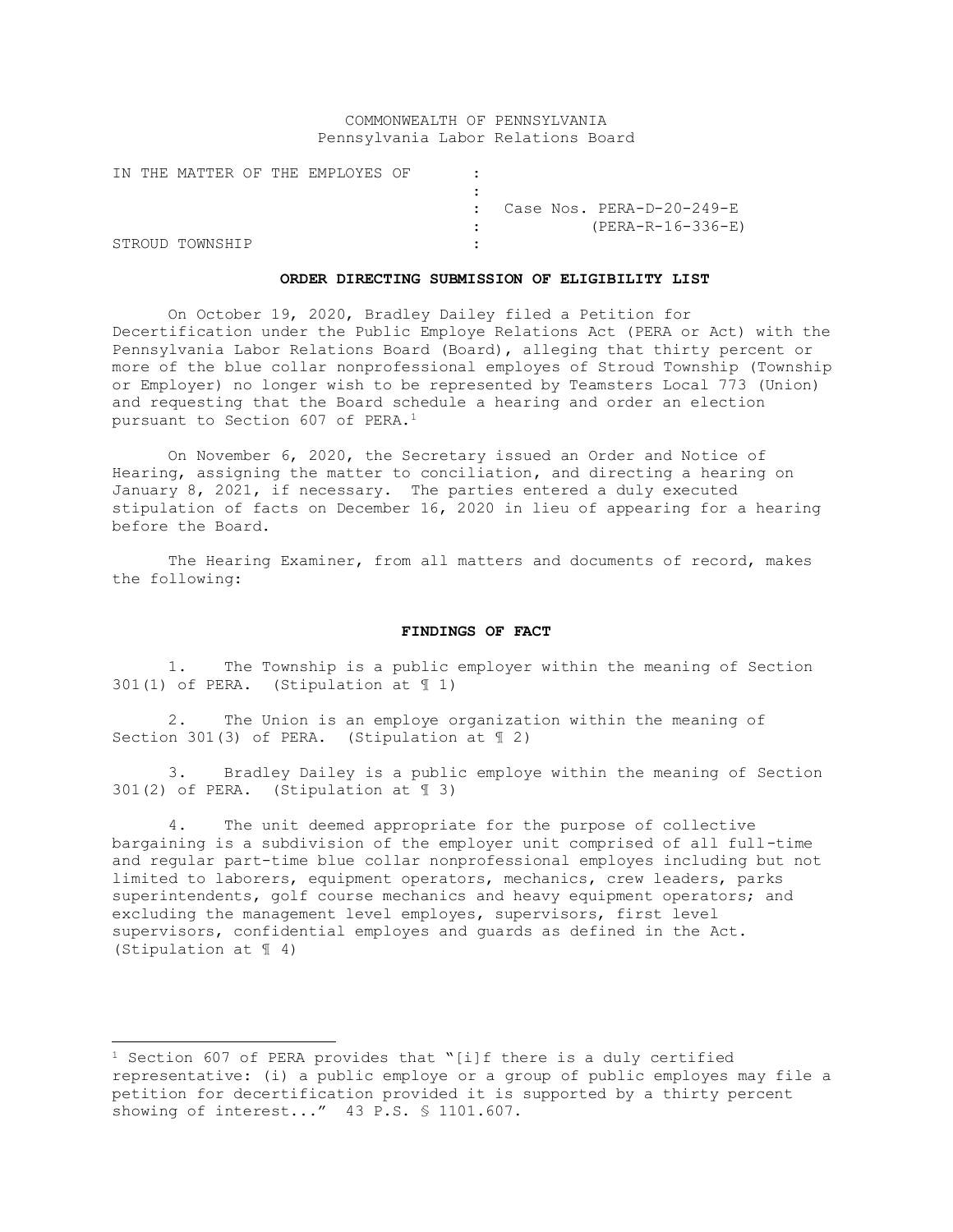## DISCUSSION

Bradley Dailey has petitioned to decertify the Union, which is the exclusive bargaining representative for a unit of blue-collar nonprofessional employes at the Township. It is well settled that an election pursuant to a petition for decertification must be held in the unit as previously certified by the Board. Medical Rescue Team South Authority, 31 PPER ¶ 31059 (Final Order, 2000). The parties have stipulated to the previous certification of the unit in this case. Therefore, an election will be ordered consistent with the stipulation.

### CONCLUSIONS

The Examiner, therefore, after due consideration of the foregoing and the record as a whole, concludes and finds as follows:

1. The Township is a public employer within the meaning of Section 301(1) of PERA.

2. The Union is an employe organization within the meaning of Section 301(3) of PERA.

3. Bradley Dailey is a public employe within the meaning of Section 301(2) of PERA.

4. The Board has jurisdiction over the parties.

5. The unit deemed appropriate for the purpose of collective bargaining is a subdivision of the employer unit comprised of all full-time and regular part-time blue collar nonprofessional employes including but not limited to laborers, equipment operators, mechanics, crew leaders, parks superintendents, golf course mechanics and heavy equipment operators; and excluding the management level employes, supervisors, first level supervisors, confidential employes and guards as defined in the Act.

### **ORDER**

In view of the foregoing and in order to effectuate the policies of the Act, the examiner

#### **HEREBY ORDERS AND DIRECTS**

that the Township shall within ten (10) days from the date hereof submit to the Board a current alphabetized list of the names and addresses of the employes eligible for inclusion in the unit set forth above.

### **IT IS HEREBY FURTHER ORDERED AND DIRECTED**

that any exceptions to this decision and order may be filed to the order of the Board's Representative to be issued pursuant to 34 Pa. Code § 95.96(b).